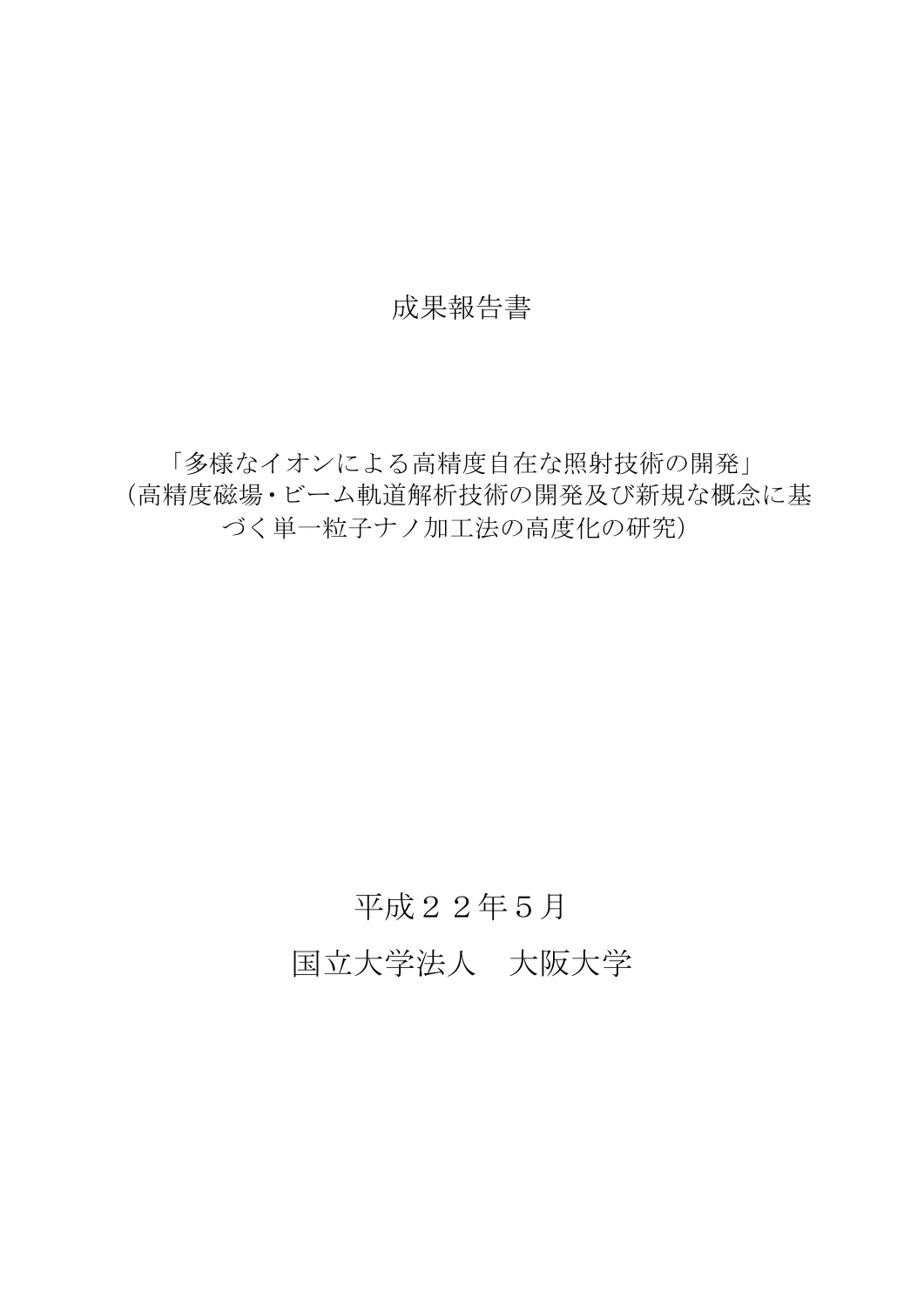本報告書は、文部科学省の科学技術試験研究委 託事業による委託業務として、国立大学法人大 阪大学が実施した平成21年度「多様なイオン による高精度自在な照射技術の開発」(高精度 磁場・ビーム軌道解析技術の開発及び新規な概 念に基づく単一粒子ナノ加工法の高度化の研 究)の成果を取りまとめたものです。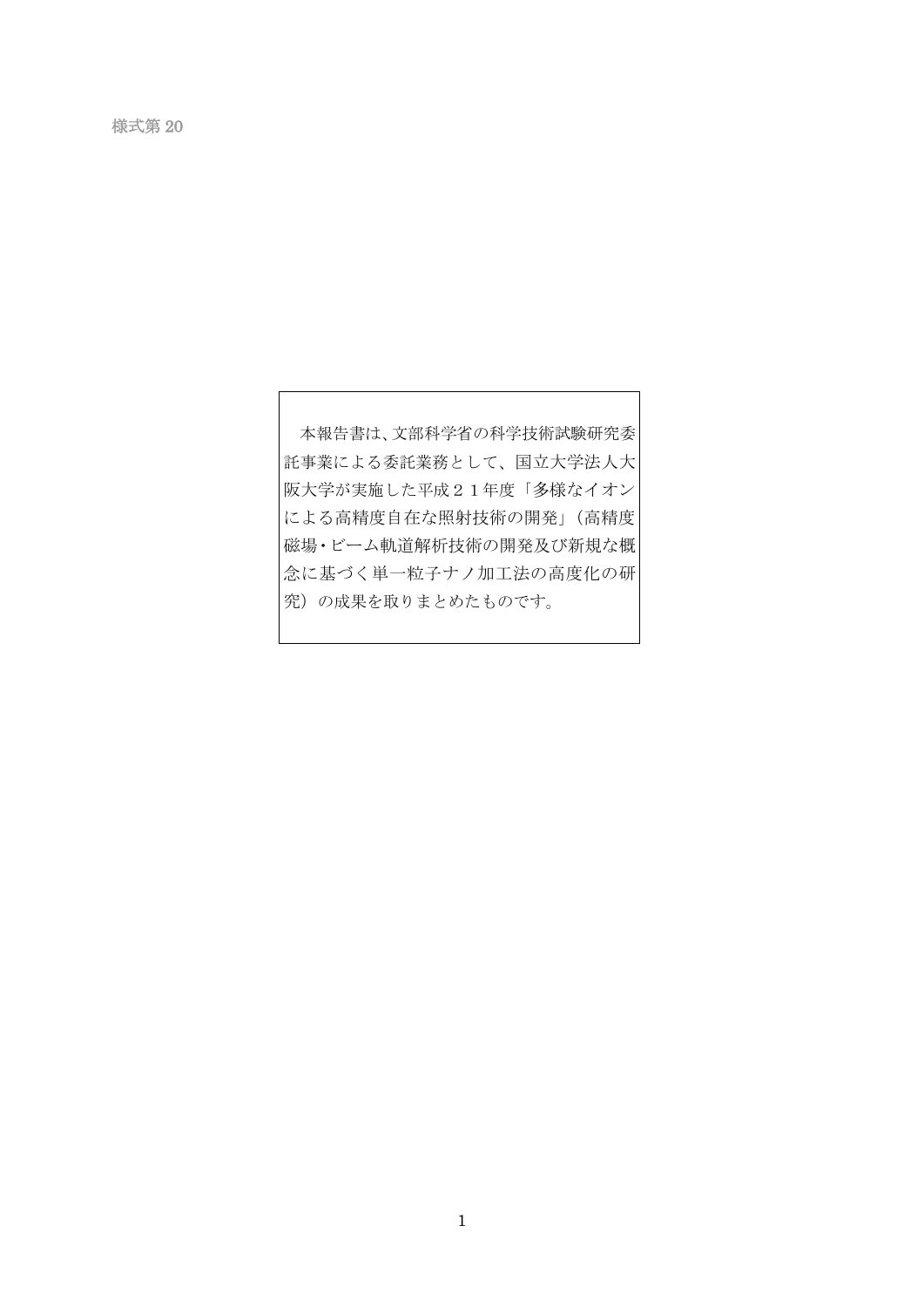1.委託業務の目的

独立行政法人日本原子力研究開発機構が保有するイオン照射研究施設(TIARA)のAVF サイクロトロンの高度化により、ビーム条件の切換え時間の大幅短縮を実現する。具体 的には、高精度磁場測定技術の開発、磁場高度安定化技術の開発、位相プローブの高度 化、等時性磁場自動形成技術の開発、M/Q分解能向上技術の開発を順次進める。これに より、ビーム切換え時間を従来の1/3に当たる約40分で行えるようにする。さらに、こ れらのビームを用いるシングルイオンヒット等先進的イオンビーム技術の更なる高度 化を行い、数百MeV以上の高エネルギーイオンの照射タイミング、水平方向照射位置及 び深さを自在に変更可能な高精度イオンビーム制御技術を開発する。具体的には、2次 元的高精度高速ビーム照準技術の開発、シングルイオンヒット実時間計測・制御技術の 開発、カクテルイオンマイクロビーム照射技術の開発を順次進める。これにより、イオ ンビームマイクロ・ナノ加工を始めとする利用研究を加速し、斬新なもの作り技術革新 に繋げる。

このため、独立行政法人日本原子力研究開発機構、国立大学法人大阪大学、独立行政 法人宇宙航空研究開発機構、独立行政法人放射線医学総合研究所と共同で業務を行う。 さらに、新イオンビーム育種技術に関する研究開発については、連携相手を検討する。 国立大学法人大阪大学では、ビーム条件の切換え時間の大幅短縮及びM/Q分解能の向 上に関わる技術の研究開発を実施し、本技術の実現に必要な理論及び解析プログラムの 構築、データ解析等を担当する。これにより本技術開発で製作・使用する機器の詳細設 計、改良、動作アルゴリズムの確立に資する。また、利用研究の面では、機能性有機分 子の試作、機能性高分子含有イオン性液体の調査などを実施し、従来の単一粒子ナノ加工 法によるナノ構造化試験を担当する。

- 2.平成21年度(報告年度)の実施内容
	- 2.1 実施計画
	- ①高精度磁場・ビーム軌道解析技術の開発

サイクロトロンのビーム切替条件に依存した磁場分布変動とビーム軌道への影 響を明らかにするため、3次元磁場・熱構造解析コードを用いて主コイル及びトリ ムコイルからの熱伝導による磁極・鉄心構造の非線形的な変化等を詳細に解析し、 短時間で磁場を安定化させ、磁場分布の再現性を高めるための電磁石励磁法や磁 極・鉄心温度制御法などを検討する。

②新規な概念に基づく単一粒子ナノ加工法の高度化の研究

きわめて低い蒸気圧を示す液体を用い、真空中液体照射技術の実証を行い、この 液体中に分散した高分子の分子間反応を利用して、単一粒子ナノ加工法によりに高 分子ナノゲルの形成を行う。ターゲットとする高分子には主に生体適合性高分子材 料を用い、環境応答特性、蛋白・抗体機能について明らかにする。

- 2.2 実施内容(成果)
- ① 高精度磁場・ビーム軌道解析技術の開発

3次元磁場・熱解析コードOPERA-3D/TOSCA/TEMPOを用いて、AVFサイクロトロンのポ ールに巻かれた主コイルなどで発生した熱の熱伝導・熱輻射によるポールやヨークの 温度上昇のシミュレーション計算を行った。その結果、メインコイルの至近距離にあ るポール側面への熱輻射による温度上昇が最も時定数が短く、磁場の急激な変化をも たらす原因になりやすいこと、ポールの中心軸付近と外周に近い部分では温度上昇に 差があるため、ポール及びスパイラル・セクターの温度分布が均一ではなく、場所に よる磁場分布の不均一な変化が生じやすいこと、ヨークを介した熱伝導による温度上 昇の時定数は長いため、長時間の磁場変化は側ヨーク部分の温度変化にも依存するこ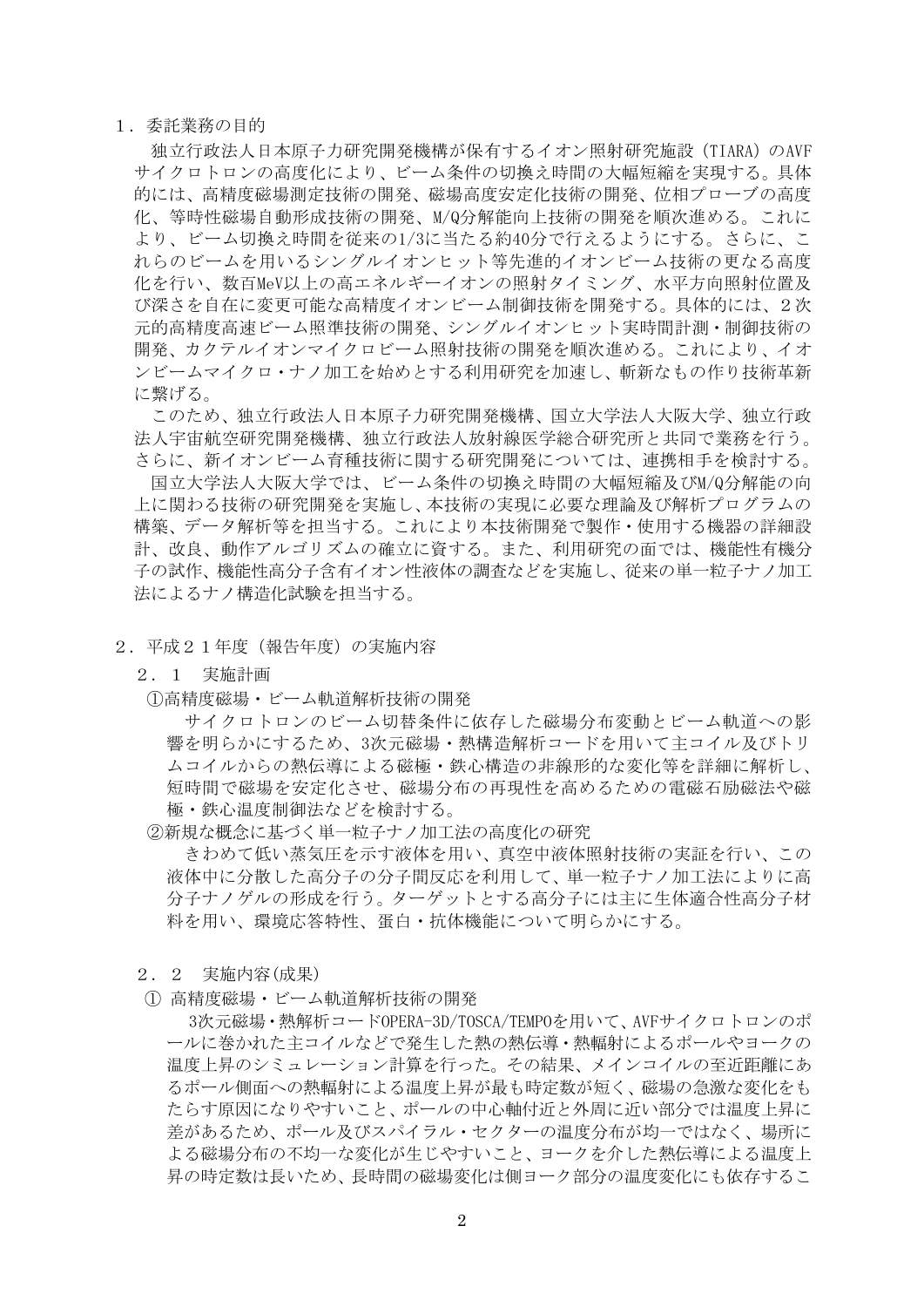となどを明らかにした。図1に計算モデルの一例を、図2に経過時間毎の磁極の半径方 向の温度分布を示す。これらの解析結果を踏まえ、短時間で磁場を安定化させ、磁場 分布の再現性を高めるための電磁石励磁法や磁極・鉄心温度制御法などの開発に着手 した。



図 1 AVF サイクロトロンの磁極及び鉄心の熱解析に用いた計算モデルの例。



図2 メインコイルから 10W/m3、トリムコイルから 5W/m3 の発熱があった場 合の磁極の半径方向の温度分布。経過時間毎に磁極の中心側と外周側で温度上 昇や温度勾配が異なる。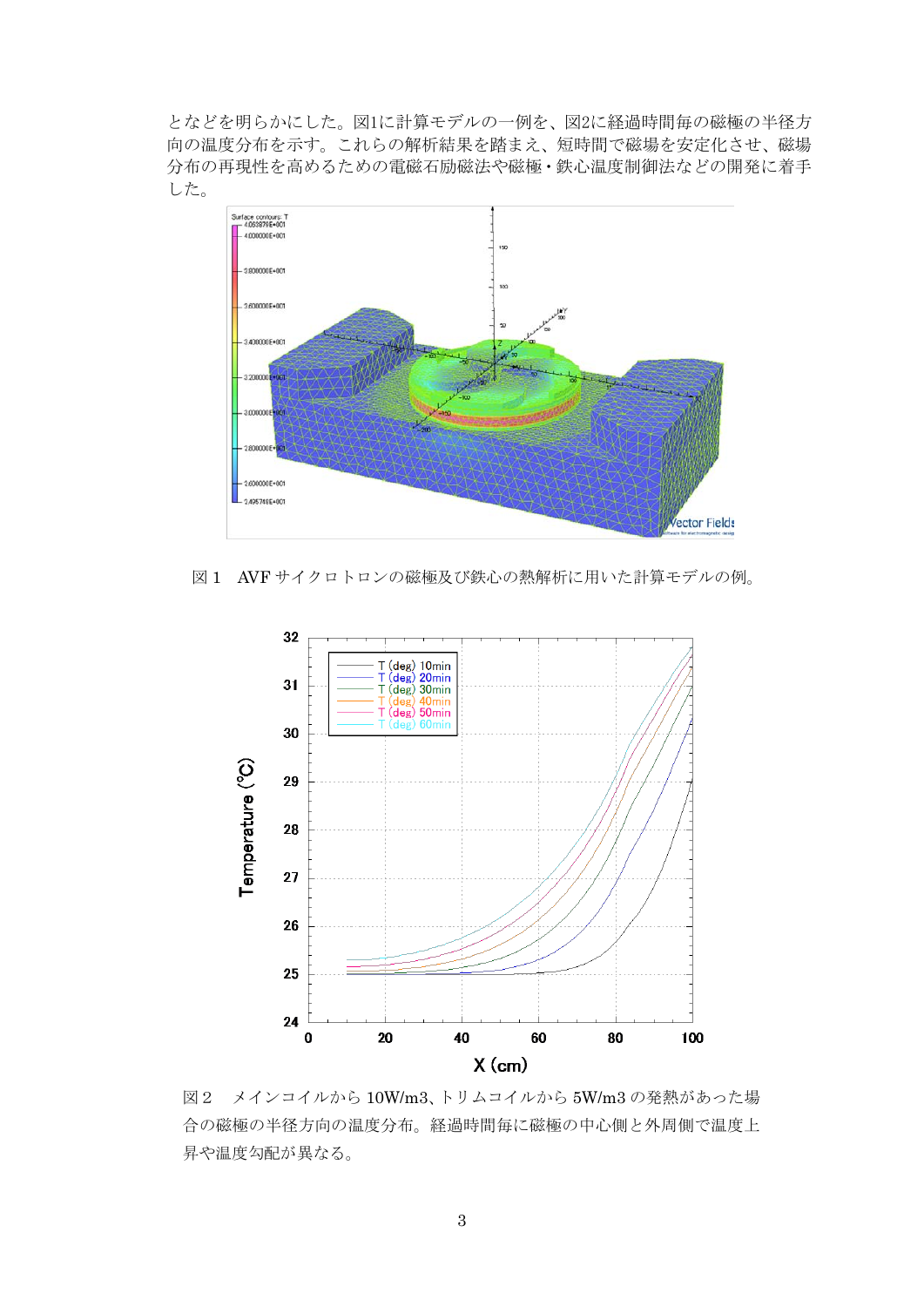## ②新規な概念に基づく単一粒子ナノ加工法の高度化の研究

イオン液体と呼ばれる常温常圧下液体 状態である溶融塩をマトリックスとして 用い、この単体、及び高分子のイオン液体 溶液に対する高エネルギー量子入射によ って、それぞれ液体をベースとした1次元 ナノ構造体の形成・イオン液体を含有する 高分子ナノゲルの形成に成功した。このナ ノゲル中の液体は、通常の水及び有機溶媒 系に容易に交換可能であり、高度にサイズ 制御されたナノゲルを、「真空下」「液体・ 溶液」の直接照射によって形成する手法の 提案が可能となった。図3は、重合性イオ ン液体を真空中、直接液体イオン照射によ り形成したなの構造体の原子間力顕微鏡 像である。一方で蛋白質をベースとしたナ ノ構造体の形成に関して、牛・ヒト・卵ア ルブミンをベースとしたナノ構造体の形 成を行い、このナノ構造中に、抗原・抗体 反応の鍵過程であるアビジン・ビオチン分 子の組み込みに成功した。この相互作用課 程の利用により、蛋白質ナノワイヤーの表 面多段階修飾が可能であることを見出し、 形成された蛋白質1次元ナノ構造体にさ まざまな機能の付与を開始した。



**Fig. 3** AFM micrographs of 1-dimensional nanowires based on 1-butyl-3-vinyl-imidazolium bis(trifluoromethansulfonyl)imide (bim TFSI) produced by SPNT under vacuum condition. Images a-d were observed in the ionic liquid layer on Si substrate after irradiation of 450 MeV Xe ions at the fluence of (a)  $0.50$ , (b)  $3.0$ , (c)  $7.0$ , and (d) 20  $\times$  10<sup>9</sup> ions cm<sup>-2</sup>, respectively. Development was carried out in ethanol for 10 min, and the images were captured under dry condition.

2.3 成果の外部への発表

(1)論文投稿(国内/国外)

- 1) S. Kurashima, *M. Fukuda*, T. Yuyama, N. Miyawaki, H. Kashiwagi, S. Okumura, "Useful technique for analysis and control of the acceleration beam phase in the AVF cyclotron", Rev. Sci. Instrum. Vol. 81, pp. 033306-1~7 (2010) (査読有)
- 2) H. Maeda, Y. Terashima, Y. Haketa, A. Asano, S. Seki, M. Shimizu, H. Mukaid, and K. Ohta, Discotic columnar mesophases derived from "rod-like"  $\Box$ -conjugated anion-responsive acyclic oligopyrroles, *Chem. Commun.*, in press. (査読有)
- 3) Y. Hizume, K. Tashiro, R. Charvet, Y. Yamamoto, A. Saeki, **S. Seki** , and T. Aida, Chiroselective Assembly of a Chiral Porphyrin−Fullerene Dyad: Photoconductive Nanofiber with a Top -Class Ambipolar Charge-Carrier Mobility, *J. Am. Chem. Soc.*, in press. (DOI: 10.1021/ja1014713). (査読有)
- 4) L. Chen, Y. Honsho, **S. Seki**, and D. Jiang, Light-Harvesting Conjugated Microporous Polymers: Rapid and Highly Efficient Flow of Light Energy with a Porous Polyphenylene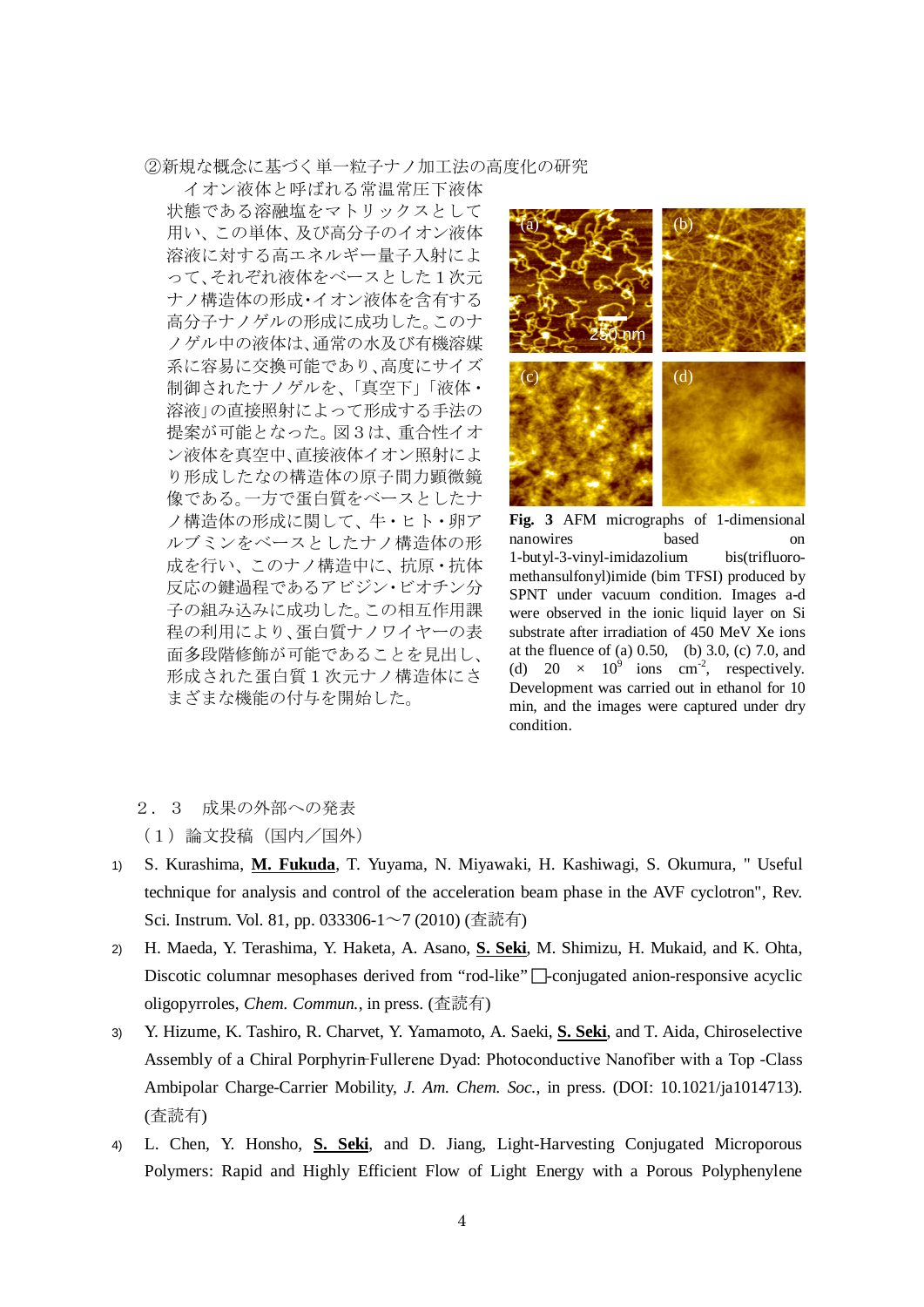Framework as Antenna, *J. Am. Chem. Soc.*, in press. (DOI: 10.1021/ja100327h) (Selected as a cover picture) (査読有)

- 5) T. Umeyama, N. Tezuka, **S. Seki** , Y. Matano, M. Nishi, K. Hirao, H. Lehtivuori, V. N. Tkachenko, H. Lemmetyinen, Y. Nakao, S. Sakaki, and H. Imahori, Selective Formation and Efficient Photocurrent Generation of [70]Fullerene-Single-Walled Carbon Nanotube Composites, *Adv. Mater.*, **22** (2010) 1767-1770. (査読有)
- 6) A. Saeki, **S. Seki** , Y. Shimizu, T. Yamao, and S. Hotta, Photogeneration of charge carrier correlated with amplified spontaneous emission in single crystals of a thiophene/phenylene co-oligomer, *J. Chem. Phys.*, **132** (2010) 134509-1-134509-7. (査読有)
- 7) Y. He, Y. Yamamoto, W. Jin, T. Fukushima, A. Saeki, **S. Seki** , N. Ishii, and T. Aida, Hexabenzocoronene Graphitic Nanotube Appended with Dithienylethene Pendants: Photochromism for the Modulation of Photoconductivity, *Adv. Mater.*, **22** (2010) 829-832. (Selected as a cover picture) (査読有)
- 8) N. Tezuka, T. Umeyama, S. Seki, Y. Matano, M. Nishi, K. Hirao, and H. Imahori, Comparison of Cluster Formation, Film Structure, Microwave Conductivity, and Photoelectrochemical Properties of Composites Consisting of Single-Walled Carbon Nanotubes with C-60, C-70, and C-84, *J. Phys. Chem. C*, **113** (2010) 3235-3247. (査読有)
- 9) K. Nagashima, T. Yanagida, A. Klamchuen, M. Kanai, K. Oka, **S. Seki** , and T. Kawai, Interfacial effect on metal/oxide nanowire junctions, *Appl. Phys. Lett.*, **96** (2010) 073110-1-073110-3. (査読有)
- 10) Y. Yamamoto,□G. Zhang, W. Jin, T. Fukushima, T. Minari, N. Ishii, A. Saeki, S. Seki, S. Tagawa, T. Minari, K. Tsukagoshi, and T. Aida, Ambipolar-Transporting Coaxial Nanotubes with a Tailored Molecular Graphene–Fullerene Heterojunction, *Proc. Nat. Acad. Sci.*, **50** (2009) 21051-21056. (査読有)
- 11) J. Terao, Y. Tanaka, S. Tsuda, N. Kambe, M. Taniguchi, T. Kawai, A. Saeki, and **S. Seki**, Insulated Molecular Wire with Highly Conductive π-Conjugated Polymer Core, *J. Am. Chem. Soc.*, **131** (2009) 18046-18047. (査読有)
- 12) R. Charvet, S. Acharya, J. P. Hill, M. Akada, M. Liao, **S. Seki** , Y. Honsho, A. Saeki, and K. Ariga, Block-Copolymer-Nanowires with Discrete Domain Segregation and High Charge Mobility as Stacked p/n Heterojunction Arrays for Repeatable Photo-Current Switching, *J. Am. Chem. Soc.*, **131** (2009) 18030-18031. (査読有)
- 13) H. Nobukuni, F. Tani, Y. Shimazaki, Y. Naruta, K. Ohkubo, T. Nakanishi, T. Kojima, S. Fukuzumi, and **S. Seki**, Anisotropic High Electron Mobility and Photodynamics of a Self-Assembled Porphyrin Nanotube Including C<sub>60</sub> Molecules, *J. Phys. Chem. C*, 113 (2009) 19694-19699. (査読有)
- 14) Md. A. Alam, J. Motoyanagi, Y. Yamamoto, T. Fukushima, J. Kim, K. Kato, M. Takata, A. Saeki, **S. Seki**, S. Tagawa, and T. Aida, Bicontinuous Cubic' Liquid Crystalline Materials from Discotic Molecules: A Special Effect of Paraffinic Side Chains with Ionic Liquid Pendants, *J.*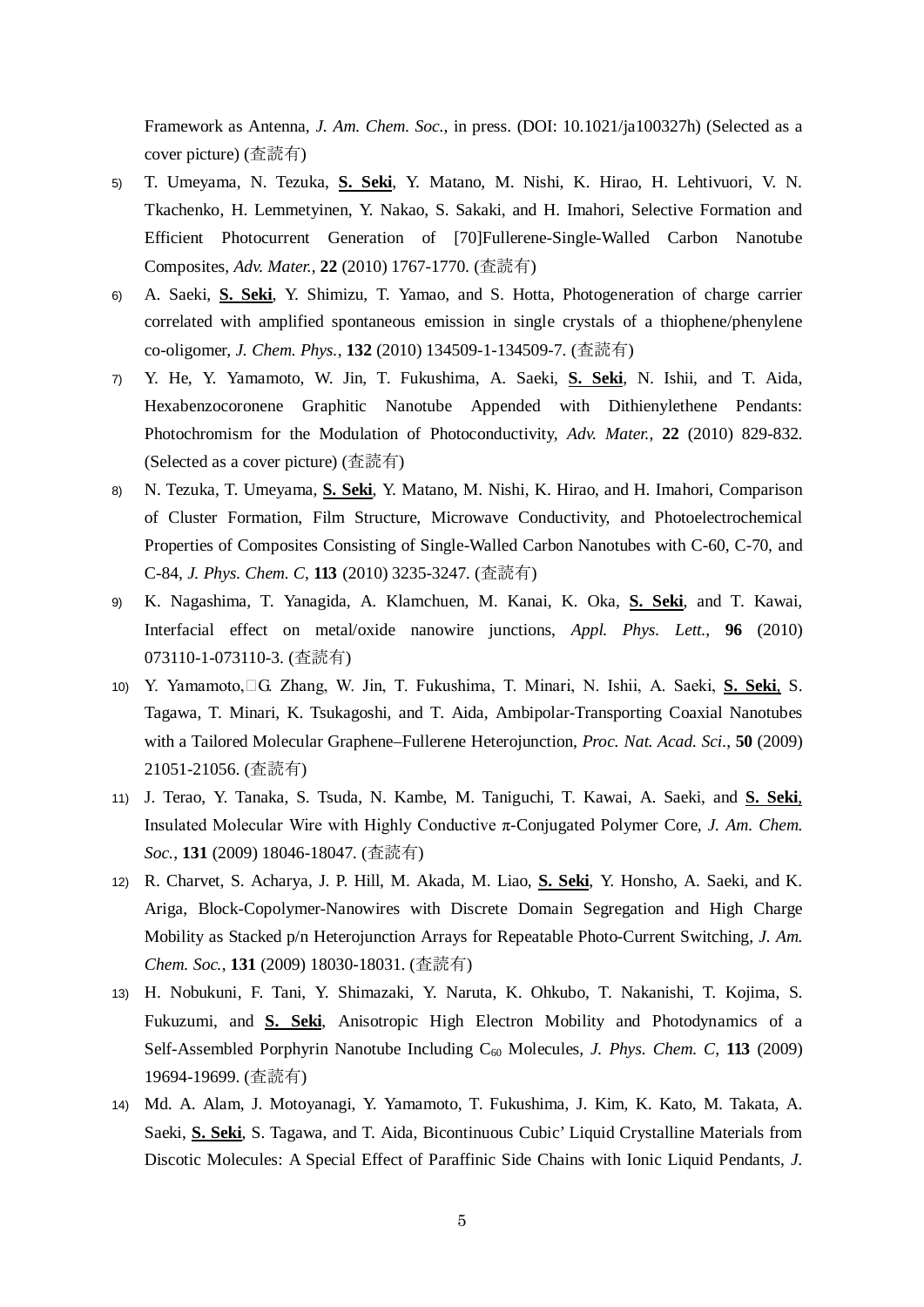*Am. Chem. Soc.*, **131**(2009) 17722-17723. (査読有)

- 15) Y. Ie, M. Nitani, T. Uemura, Y. Tominari, J. Takeya, Y. Honsho, A. Saeki, **S. Seki** , and Yoshio Aso, Comprehensive Evaluation of Electron Mobility for a Trifluoroacetyl-Terminated Electronegative Conjugated Oligomer, *J. Phys. Chem. C*, **113** (2009) 17189-17193. (査読有)
- 16) Y. Yamamoto,□W. Jin, T. Fukushima, T. Minari, K. Tsukagoshi, A. Saeki, S. Seki, S. Tagawa, and T. Aida, Charge Transport Properties of Hexabenzocoronene Nanotubes by Field Effect: Influence of the Oligoether Side Chains on the Mobility, *Chem. Lett.*, **38** (2009) 888-889. (査読 有)
- 17) S. Yagai, T. Kinoshita, Y. Kikkawa, T. Karatsu, A. Kitamura, Y. Honsho, and **S. Seki** , Interconvertible Oligothiophene Nanorods and Nanotapes with High Charge Carrier Mobilities, *Chem. Eur. J.*, **15** (2009) 9320-9324. (査読有)
- 18) S. Saeki, S. I. Ohsaki, Y. Koizumi, and **S. Seki** , Impact of Side-Chain Length on Alternating Current Mobility of Charge Carrier in Regioregular Poly(3-alkylthiophene) Films, *Synthetic Metal*, **159** (2009) 1800-1803. (査読有)
- 19) Klamchuen, T. Yanagida, K. Nagashima, S. Seki, K. Oka, M. Taniguchi, and Tomoji Kawai, Importance of Doping Dynamics on Transport Properties of Sb-doped SnO<sub>2</sub> Nanowires, *Appl. Phys. Lett.*, **95** (2009) 053105-1-053105-3. (査読有)
- 20) Y. Tachibana, S. Makuta, Y. Otsuka, J. Terao, S. Tsuda, N. Kambe, **S. Seki** , and S. Kuwabata, Organic Conducting Wire Formation on a TiO<sub>2</sub> Nanocrystalline Structure: Towards Long-Lived Charge Separated Systems, *Chem. Comm.*, 2009, 4360-4362. (査読有)
- 21) S. Watanabe, **S. Seki**, M. Sugimoto, M. Yoshikawa, S. Tagawa, S. Tsukuda, and Shun-Ichiro Tanaka, Sugar Nanowires Based on Cyclodextrin Prepared by Single Particle Nano-fabrication Technique, *Radiat. Phys. Chem.*, **78** (2009) 1071-1075. (査読有)
- 22) Y. Ohnishi, A. Saeki, S. Seki, and S. Tagawa, Conformational Relaxation of -Conjugated Polymer Radical Anion on Picosecond Scale, *J. Chem. Phys.*, **130** (2009) 204907-1-204907-6. (Selected for the June 1, 2009 issue of *Virtual Journal of Biological Physics Research*) (査読 有)
- 23) J. Motoyanagi, Y. Yamamoto, A. Saeki, M. A. Alam, A. Kimoto, A. Kosaka, T. Fukushima, **S. Seki**, S. Tagawa, and T. Aida, Unusual Side Chain Effects on Charge-Carrier Lifetime in Discotic Liquid Crystals, *Chem. Asian J.*, **4** (2009) 846-880. (査読有)
- 24) L. Chen, J. Kim, T. Ishizuka, Y. Honsho, A. Saeki, **S. Seki**, H. Ihee, and D. Jiang, Noncovalently Netted, Photoconductive Sheets with Extremely High Carrier Mobility and Conduction Anisotropy from Triphenylene-Fused Metal Trigon Conjugates, *J. Am. Chem. Soc.*, **131** (2009) 7287-7292. (査読有)
- 25) Y. Ie, T. Uto, A. Saeki, **S. Seki**, S. Tagawa, and Y. Aso, Photovoltaic performance and charge carrier mobility of dendritic oligothiophene bearing perylene bis(dicarboximide) groups, *Synthetic Metal*, **159** (2009) 797-801. (査読有)
- 26) T. Kamiya, K. Takano, Y. Ishii, T. Satoh, M. Oikawa, T. Ohkubo, J. Haga, H. Nishikawa, Y.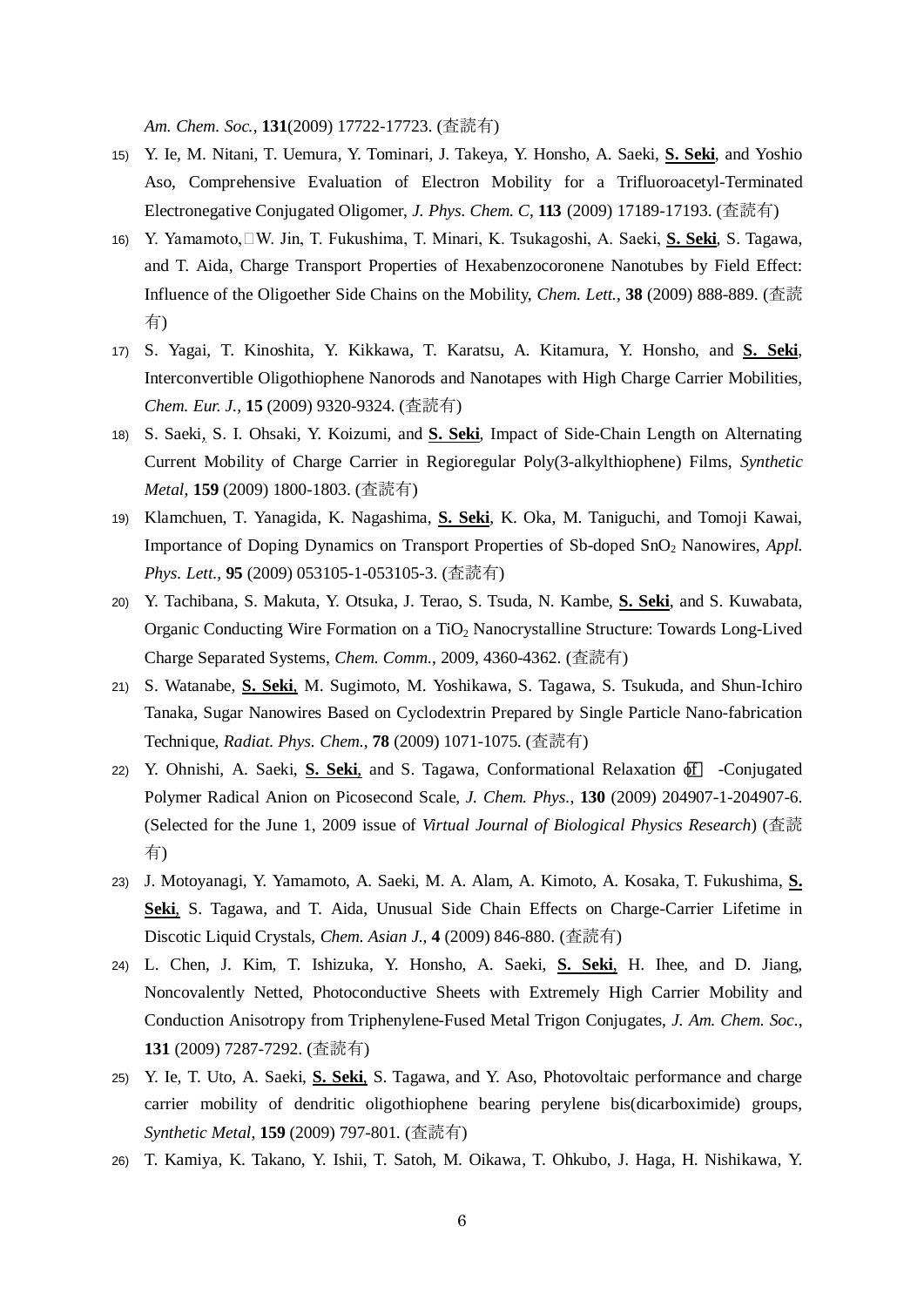Furuta, N. Uchiya, **S. Seki**, and M. Sugimoto, Fabrication of Nanowires by Varying Energy Microbeam Lithography using Heavy Ions at the TIARA, *Nucl. Instr. Meth. B*, **267**(2009) 2317-2320. (査読有)

- 27) L. Chen, L. Wang, X. Gao, S. Nagase, Y. Honsho, A. Saeki, **S. Seki**, and D. Jiang, Noncovalent Assembly of Benzene-Bridged Metallosalphen Dimers: Photoconductive Tapes with Large Carrier Mobility and Spatially Distinctive Conduction Anisotropy, *Chem. Comm.,* (2009) 3119-3121. (査読有)
- 28) Y. Honsho, A. Asano, **S. Seki**, T. Sunagawa, and A. Saeki, Intramolecular Mobility of Holes along Rod-like Helical Si-backbones in Optically Active Polysilanes, *Synthetic Metal*, **159** (2009) 843-846. (査読有)

(2)学会発表(国内/国際)

- 29) S. Okumura, N. Miyawaki, T. Yuyama, T. Ishizaka, S. Kurashima, H. Kashiwagi, K. Yoshida, I. Ishibori, Y. Yuri, T. Nara, W. Yokota, *M. Fukuda*, T. Nakajima, "Magnetic field measurement system for quick change of the cyclotron magnetic field", Proceedings of the 6th Annual Meeting of Particle Accelerator Society of Japan, Tokai, Japan, pp.572-574 (2009)
- 30) **M. Fukuda** , K. Hatanaka, T. Yorita, T. Saito, H. Tamura, M. Kibayashi, K. Nagayama, H. Okamura, A. Tamii, S. Morinobu, "Status of the RCNP cyclotron facility", Proceedings of the 6th Annual Meeting of Particle Accelerator Society of Japan, Tokai, Japan, pp.22-24 (2009)
- 31) 福田光宏,畑中吉治,依田哲彦,斎藤高嶺、田村仁志、木林満、倉島俊、宮脇信正、奥 村進、横田渉,「サイクロトロンにおける高調波電圧を用いた加速とその応用」、日本物 理学会第 65 回年会、H22 年 3 月
	- 2.4 活動(運営委員会等の活動) 無し
	- 2.5 実施体制

別表1に記載

別表1 平成21年度に於ける実施体制

|--|